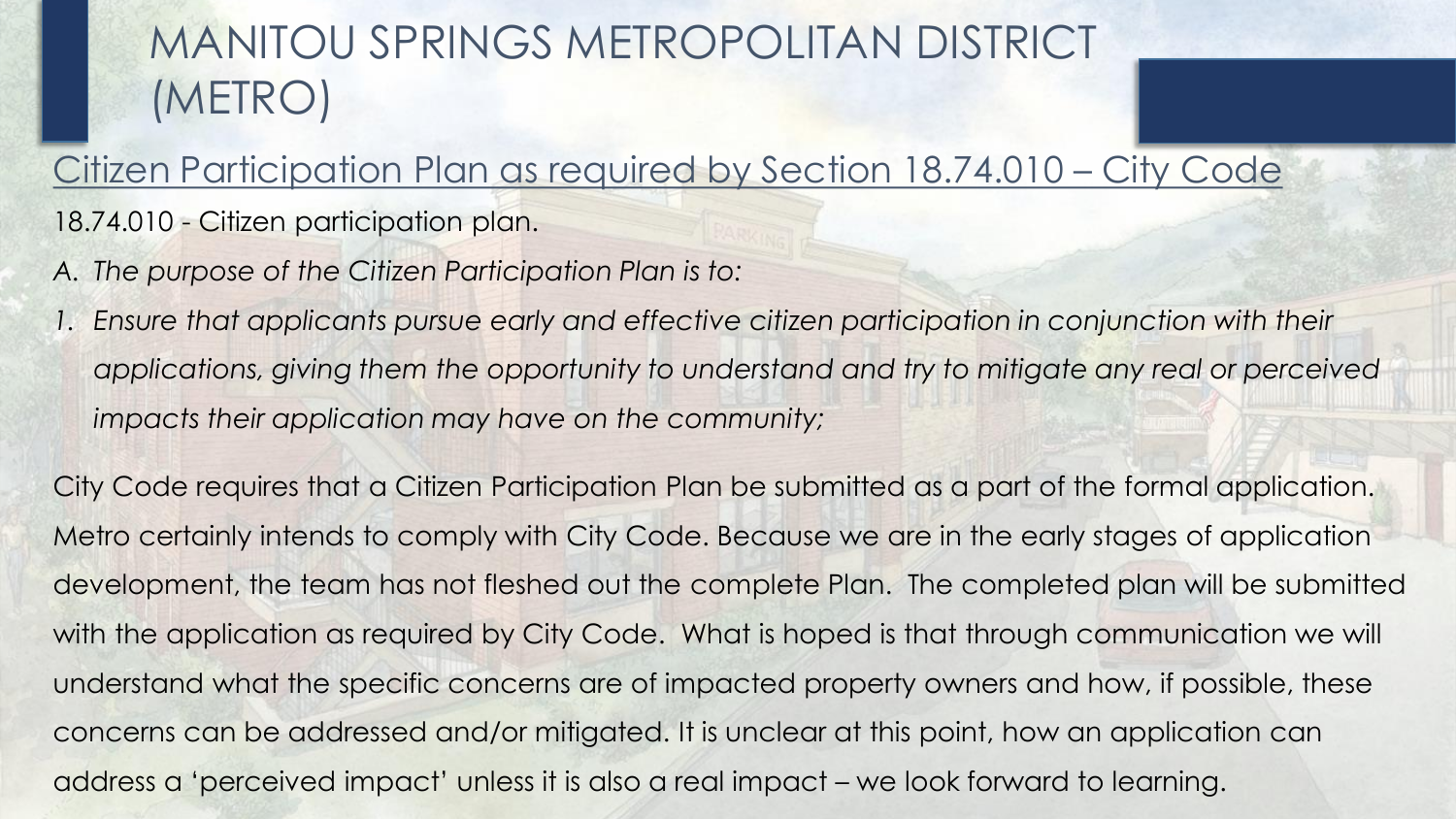18.74.010 - Citizen participation plan. Citizen Participation Plan as required by Section 18.74.010 – City Code

*2. Ensure that the citizens and property owners of Manitou Springs have an adequate opportunity to*  learn about applications that may affect them and to work with applicants to resolve concerns at an *early stage of the process;* 

City Code requires that this outreach plan be submitted with the application and be executed prior to public hearing. It is Metro's belief that this plan has already begun as the topic of the proposed parking structure as been a major subject in both Metro Board meetings as well at City Council Work Sessions. It is widely known that this project is being worked on. When the plan is formalized however, Metro will be able to review actual concerns of the properties impacted by the project and then be able to formally address those concerns. In some cases mitigation may be possible. In other cases it may not be possible.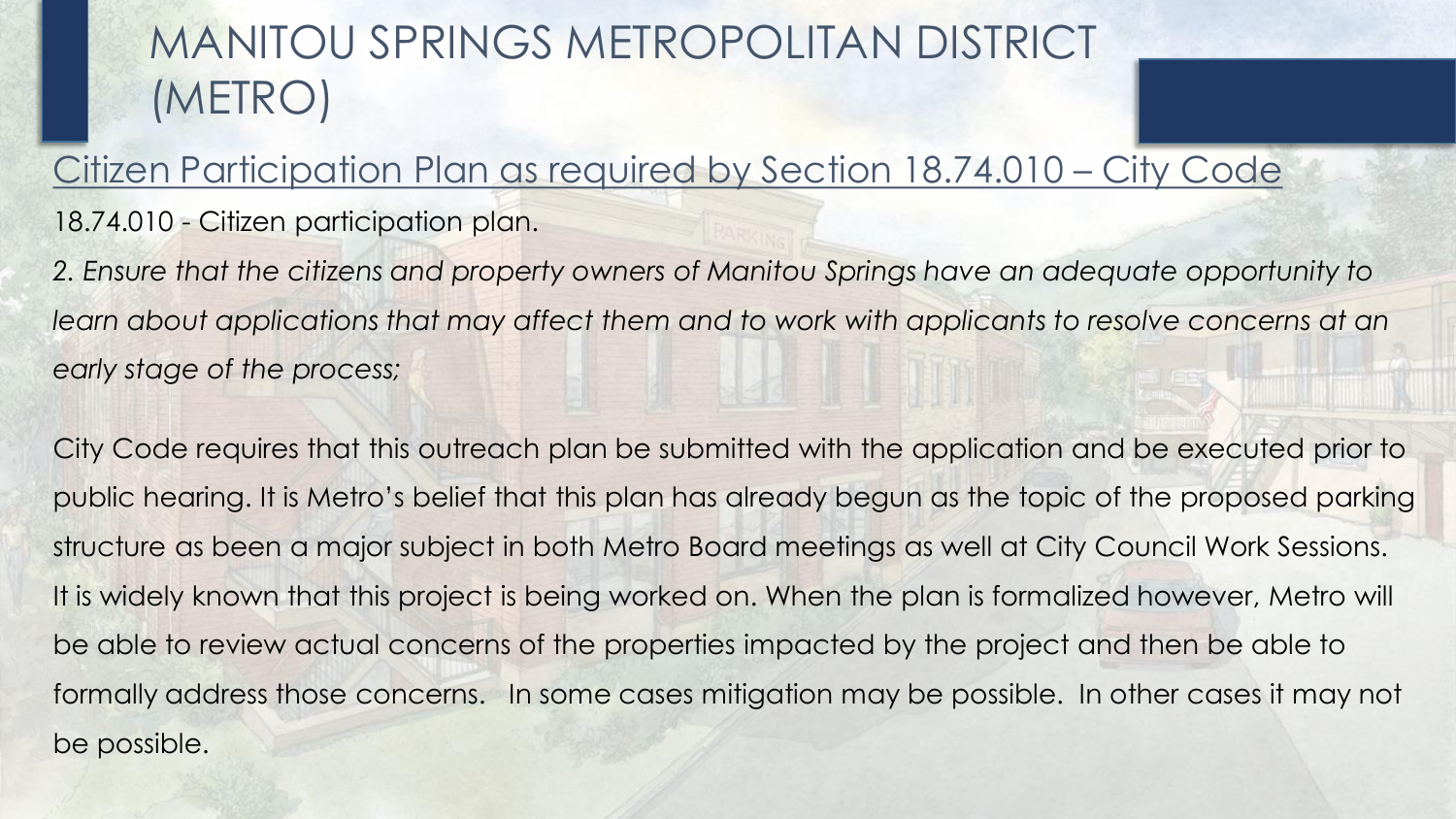18.74.010 - Citizen participation plan. Citizen Participation Plan as required by Section 18.74.010 – City Code

*3. Facilitate ongoing communication between the applicant, interested citizens and property owners, City Staff, and elected officials throughout the application review process*.

Metro looks forward to building a robust communication channel between itself, its constituents and the citizens & the visitors of Manitou Springs. Metro will be building its own website as an overview of what the Metro District is, what its purpose and authority are and an overview of its projects. It is hoped that the City will be willing to post a link to this new website on the City page.

Special Districts are so often misunderstood or not understood at all. We hope to change that! As the current project progresses, updates will be posted to the new website. There will be an opportunity for people to add themselves to an electronic mailing list so they will proactively receive updates. Additionally, as questions are asked and answered they will be posted as an ongoing FAQ page.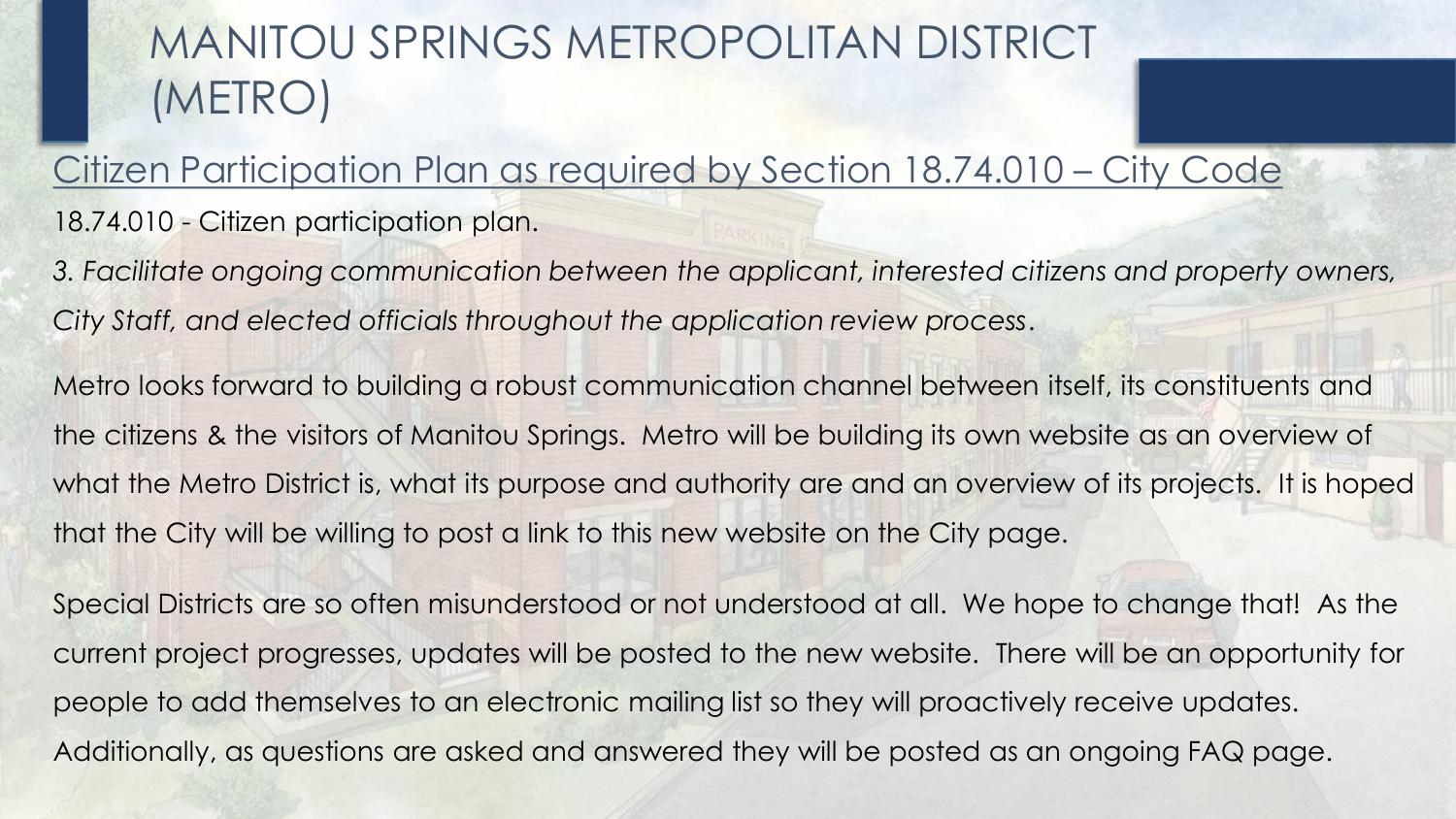18.74.010 - Citizen participation plan. Citizen Participation Plan as required by Section 18.74.010 – City Code

*B. The Citizen Participation Plan is not intended to produce complete consensus on all applications;*  rather, it is intended to encourage applicants to be good neighbors and to allow for informed decision *making. [emphasis ours]*

This is an important element. We all know that in some cases change is difficult, that in most cases all people won't agree on what is "good" or "bad". What is equally important is that the rights associated with a particular piece of land be respected and considered when reviewing applications associated with that land. Metro very much wants to be a good neighbor and also provide a vital service and asset to the well-being of the District's Constituents to whom it answers and for the City as a whole.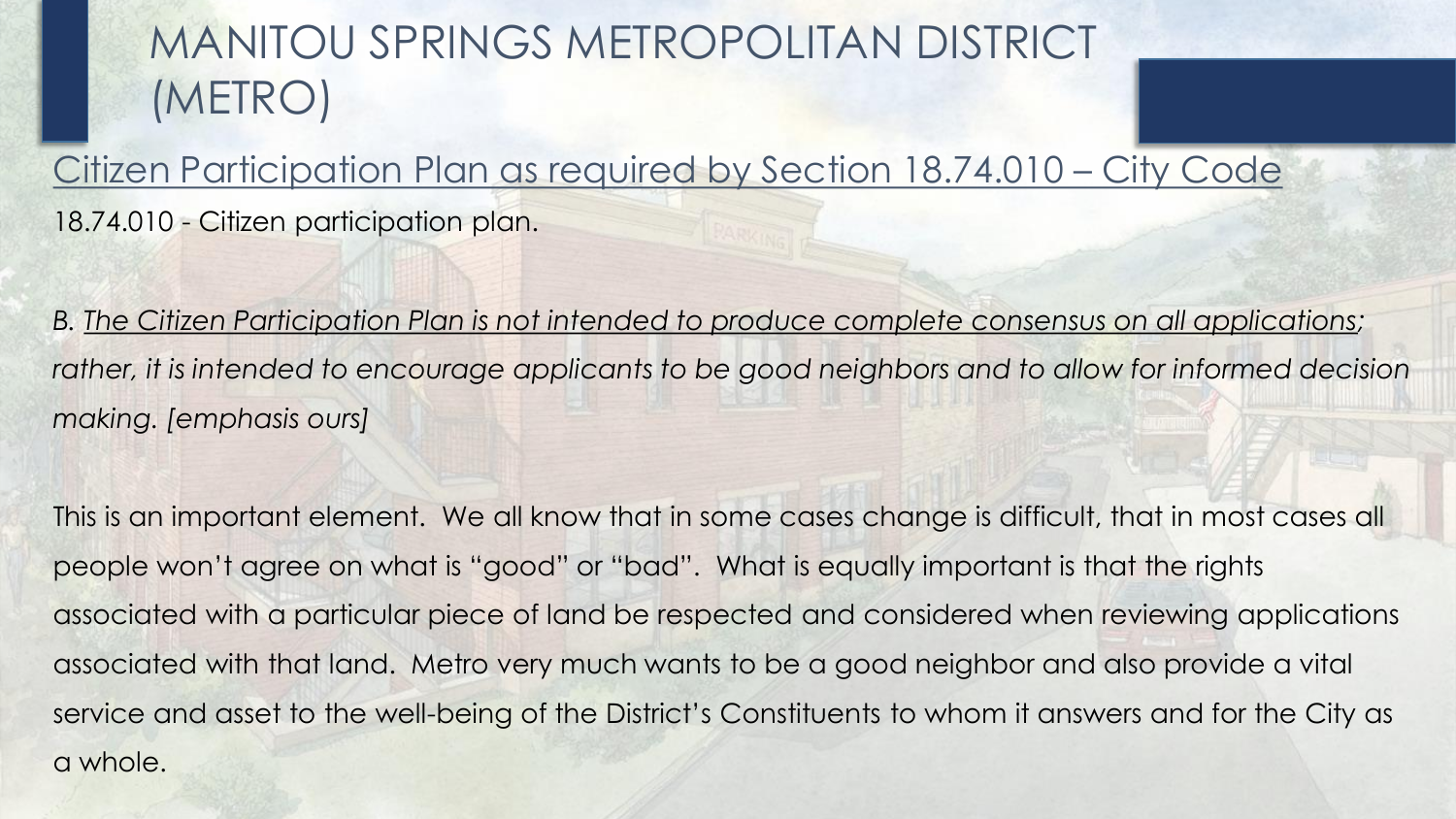#### Citizen Participation Plan as required by Section 18.74.010 – City Code

18.74.010 - Citizen participation plan.

*At a minimum, the Citizen Participation Plan shall include the following:* 

- *1. Which residents, property owners, or other interested parties, including Homeowner's Associations may be affected by the application;*
- *2. How those interested in and potentially affected by an application will be notified that an application*  has been made. At a minimum, mailed notification conforming to the requirements specified in Section *18.44.020(C), Mailed Public Notification, is required;*

At minimum Metro will comply fully with the public notice requirements as outlined in Code Section 18.44 for all neighborhood meetings. This will include signage, a newspaper announcement and a direct mailing. We will develop the required mailing list that will include all properties within 200'of the subjectproperty boundaries as well as any primary contact person of any HOA that falls within that area. This list will receive all mailed communications. We will refer to this group as the "Public Notice List'.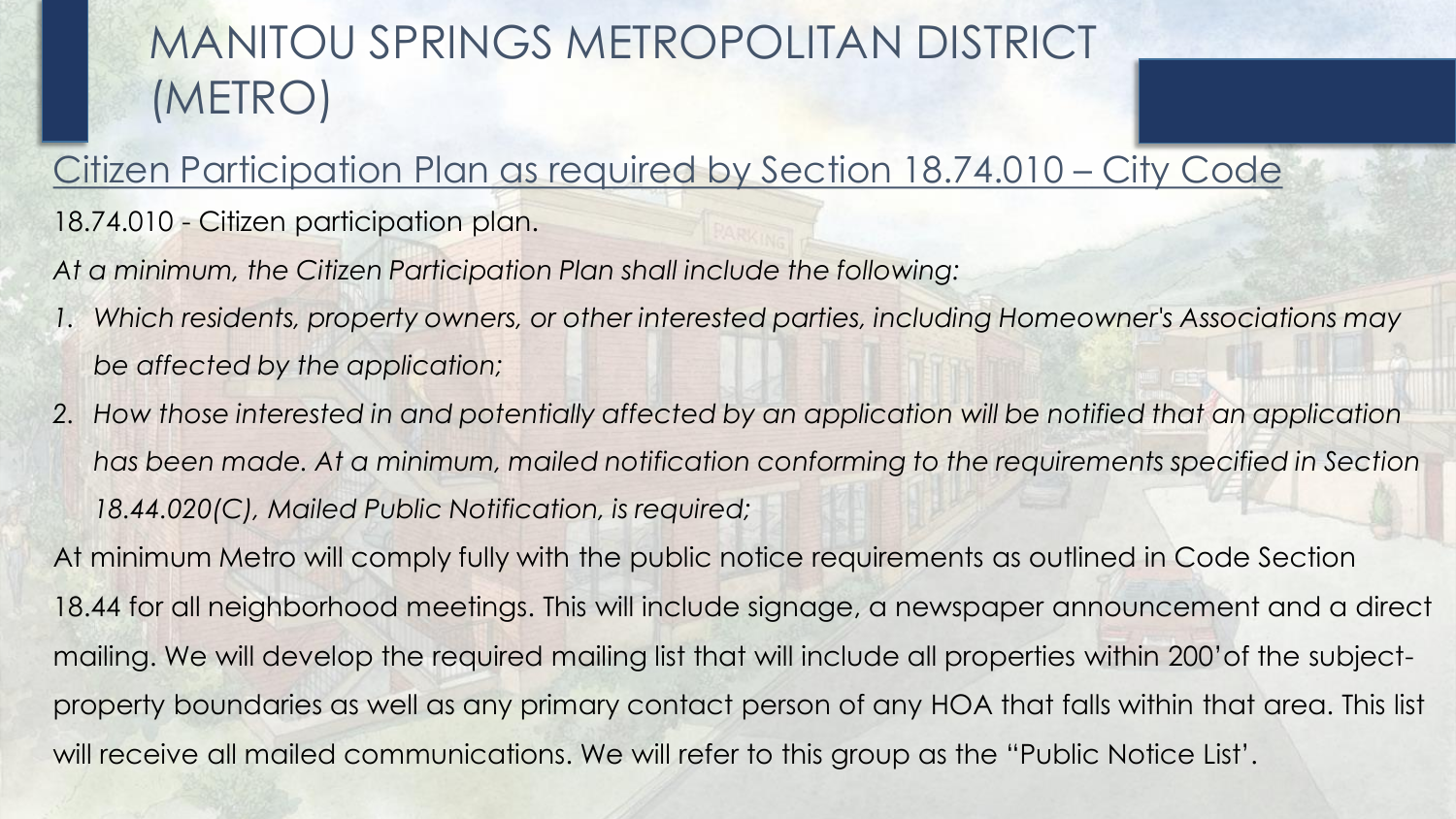#### 18.74.010 - Citizen participation plan. Citizen Participation Plan as required by Section 18.74.010 – City Code

*3. How those interested and potentially affected parties will be informed of the substance of the change, amendment, or development proposed by the application;* 

*4. How those affected or otherwise interested will be provided an opportunity to discuss the applicant's proposal with the applicant and express any concerns, issues, or problems they may have with the proposal*  in advance of the public hearing. Hosting a neighborhood meeting may be required by the Planning Staff;

There are myriad ways interested parties can/will receive information. An informational mailing will take place and be sent to the "Public Notice List." In this mailing, recipients will be directed to the web site and will be encouraged to sign up for email updates. Metro will host a neighborhood meeting – the details and date of which are yet to be determined. The formal Plan cannot be, as per regulations, submitted for planning review until after a pre-application meeting is held. We anticipate scheduling a pre-app meeting in 30 days +/-. Metro is interested in the City's definition of parties "otherwise interested" and how the City regards comments from this group. Lastly the public hearings will be avenues for citizens to engage.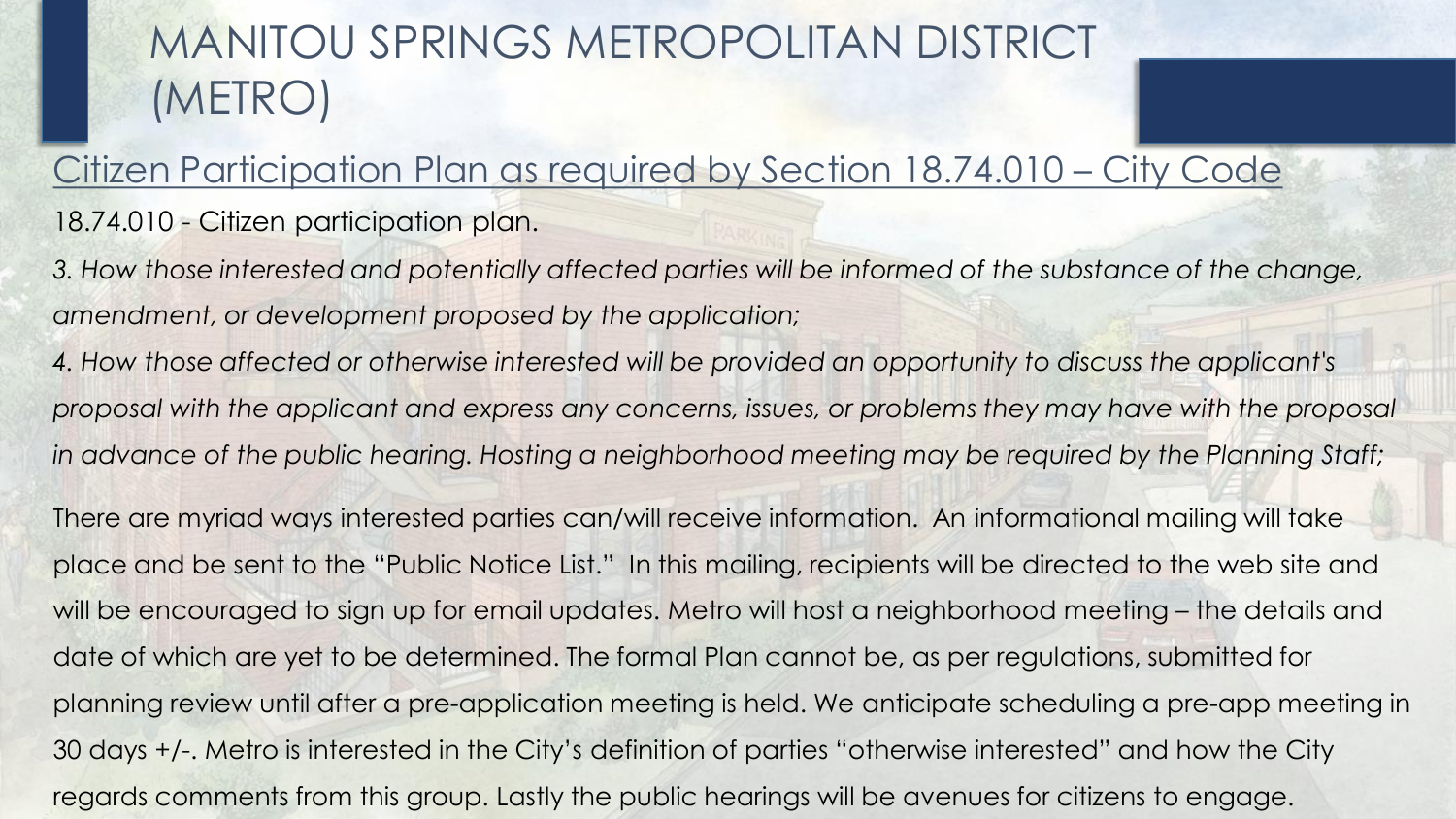18.74.010 - Citizen participation plan. Citizen Participation Plan as required by Section 18.74.010 – City Code

*5. How the applicant will respond to any affected parties questions, concerns, issues and concerns*  during the process. Hosting at least one follow-up neighborhood meeting, or sending written *summaries and responses may be required by the Planning Staff;*

The best way for affected parties to stay informed will be to engage with the web site Metro is developing and submit their questions, if any, through that channel. The "public notice list" will receive a mailer or door hanger that will provide them the website address; we will encourage them to visit it. All Q & A, as we stated, will be included on an ongoing FAQ page that will be updated on a regular basis – that basis will be stated on the page itself. Update emails will be sent on a regular basis. Depending on the response and the magnitude of the public comments/concerns Metro will mail a written summary, hold a 2<sup>nd</sup> neighborhood meeting or will do both. At this juncture it is impossible to determine which of these 3 avenues will be pursued.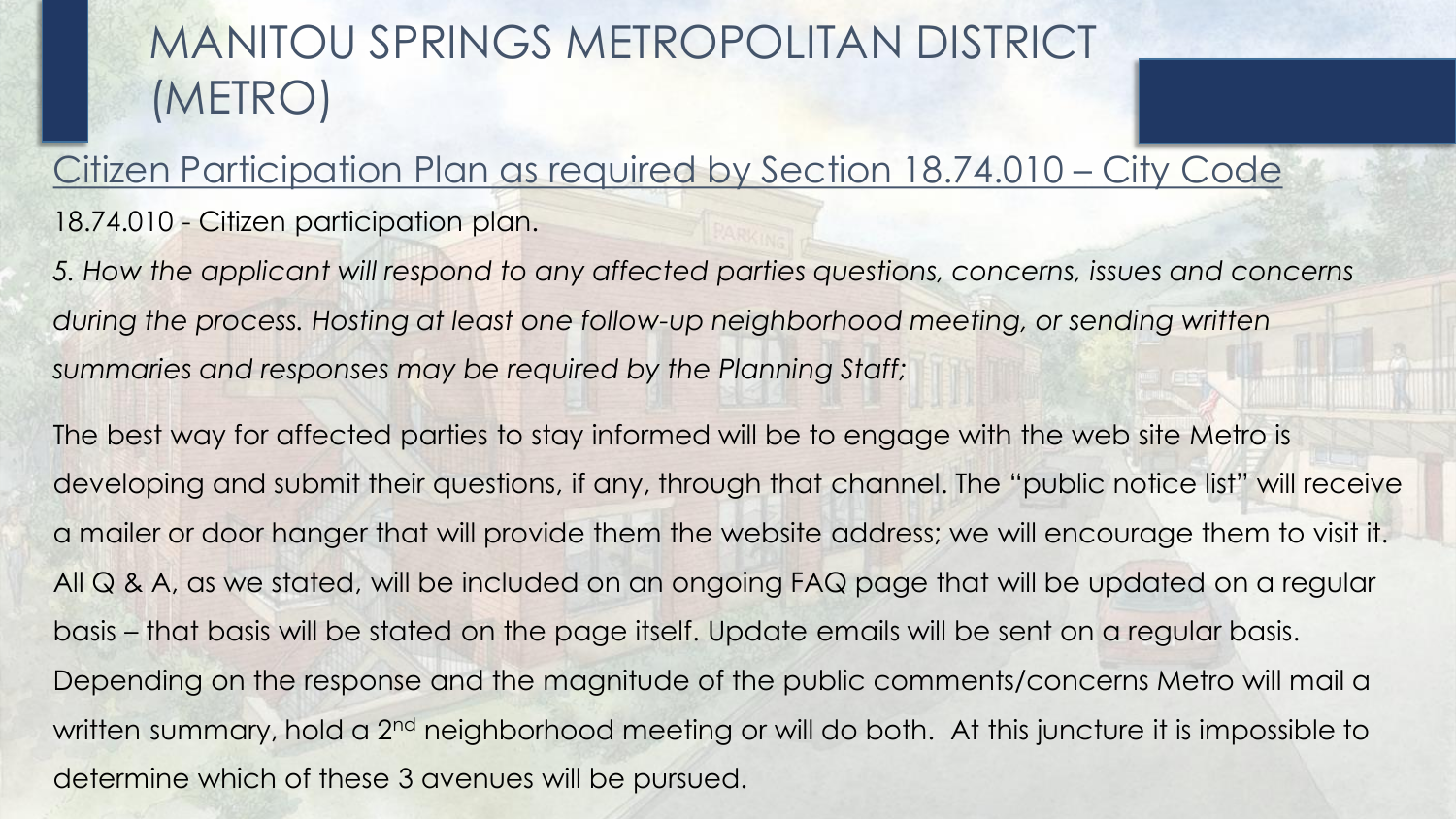18.74.010 - Citizen participation plan. Citizen Participation Plan as required by Section 18.74.010 – City Code

*6. The applicant's schedule for completions of the Citizen Participation Plan; 7. How the applicant will keep the Planning Department informed of the status of their citizen participation efforts.*

The Planning Department will get emailed update notices just like the citizens that sign up for the email updates. We anticipate that email update will go out two times a month. If there is no new information to share, the email will simply state that. If the Planning Department has any specific requests of Metro for keeping the department informed, we would appreciate knowing that so we can do all we can to meet the needs of the department and City staff.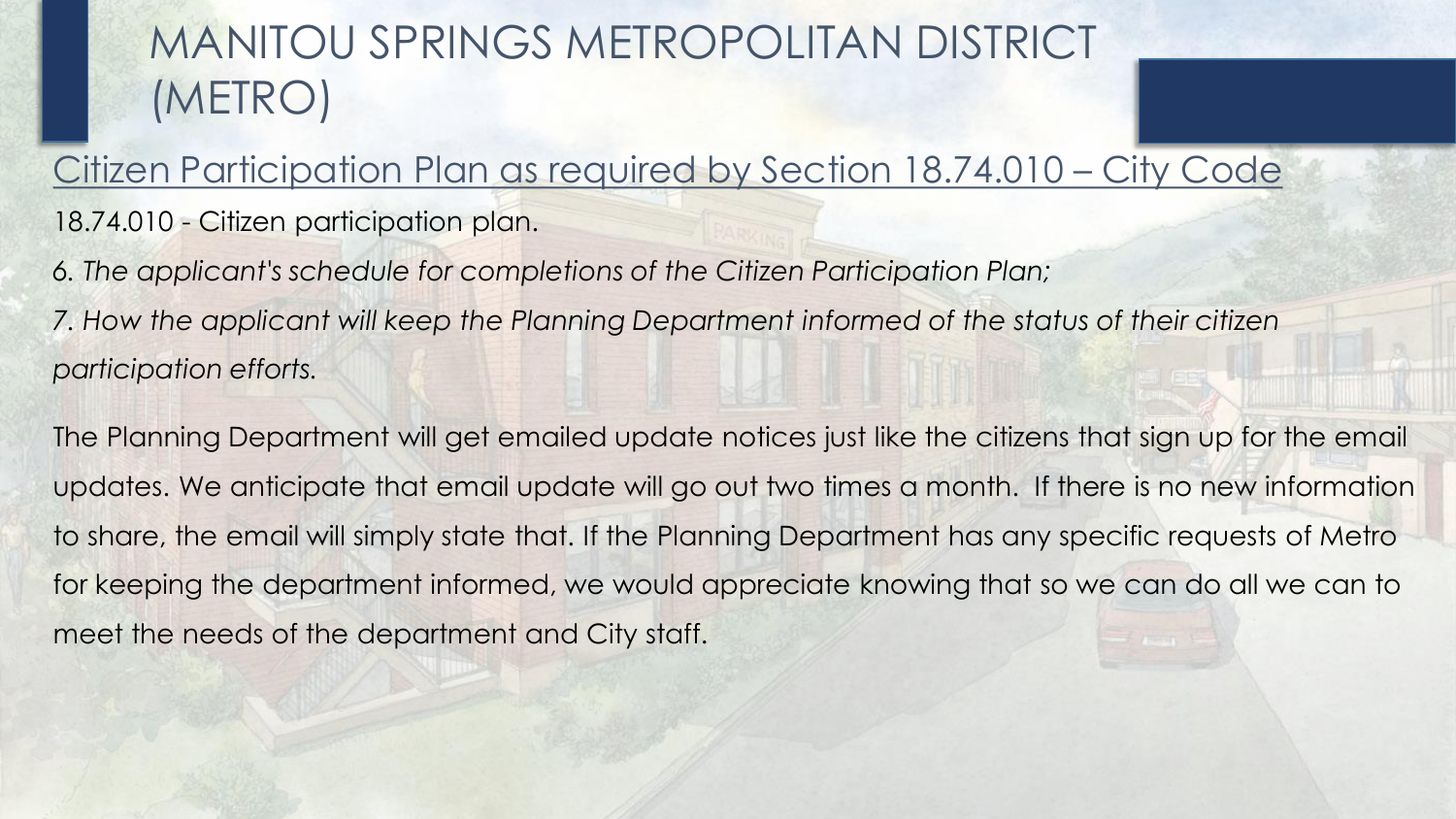#### Citizen participation report as required by 18.74.020 – City Code

*A. The Section applies only when a Citizen Participation Plan is required by this Code.* 

*B. The applicant shall provide a written report on the results of their citizen participation effort prior to the notice of public hearing, as required by Section 18.44.020. This report will be attached to the Planning Department's Staff report.*

Based on the Mayor's request of Metro, it is clear that a Citizen Participation Plan is being required for this application; also it is a good idea and responsible planning to do so. Following the completion of the Citizen Participation Plan and prior to the notice for public hearing, Metro will submit a report to the Planning Department, as required by Code, detailing the actions took to execute the engagement plan, a summary of the questions and concerns that were raised, Metro's responses to those questions and concerns and an overview of the mitigation, if any, that Metro will conduct to address the concerns of affected parties.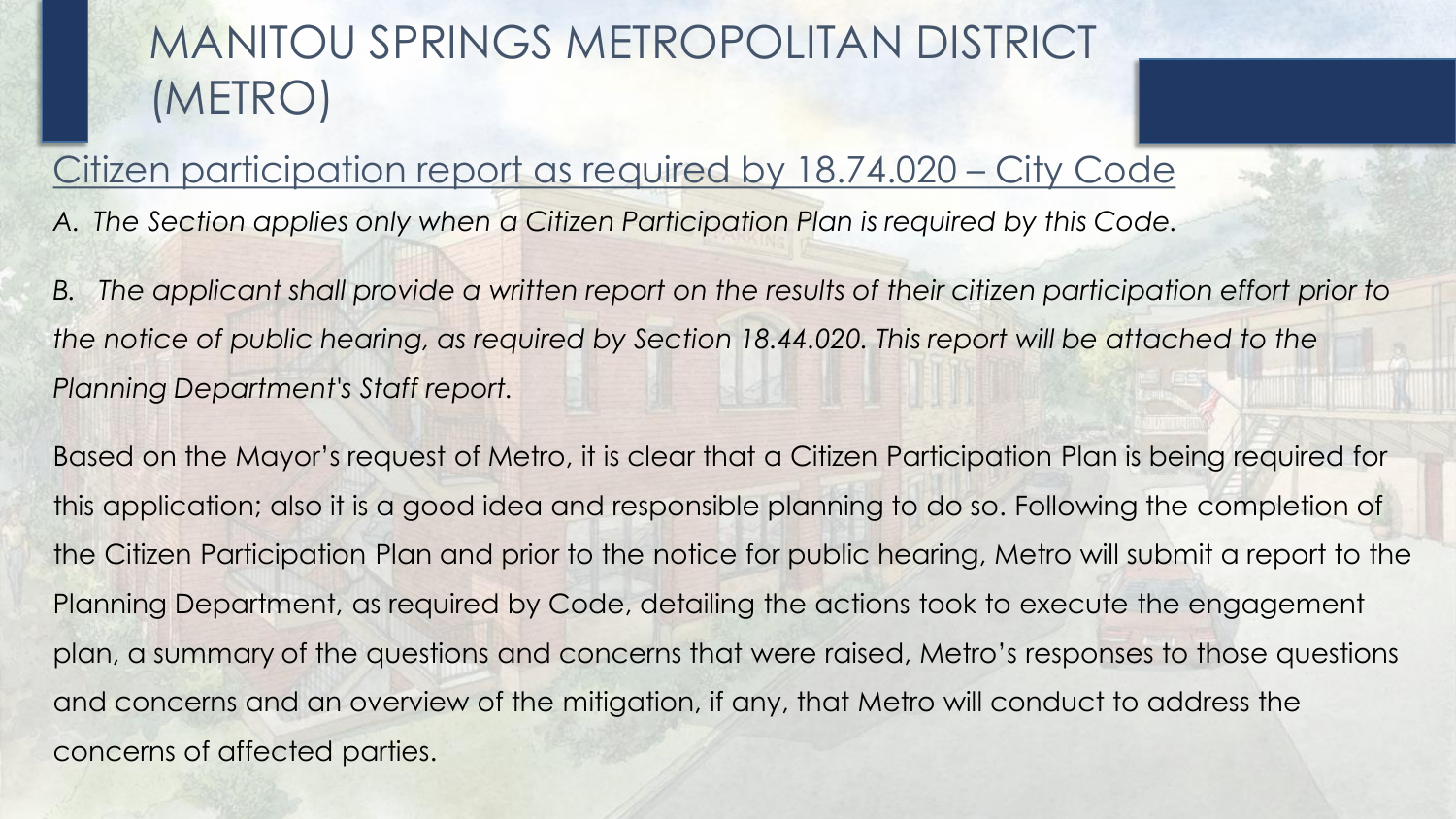#### Citizen participation report as required by 18.74.020 – City Code

*A. At a minimum, the Citizen Participation Report shall include the following information:* 

- *1. Details of techniques the application used to involve the public, including:* 
	- *a. Content, dates mailed, and numbers of mailings, including letters, meeting notices, newsletters and other publications;*
	- *b. A contact list for residents, property owners, and interested parties receiving notices, newsletters, or other written materials;*
	- *c. The number of people that participated in the process.*

Metro will provide, at minimum, all of the above as required by City Code, to the Planning Department prior to the public notice for hearing. When it is submitted to the City, it will also be posted on Metro's (soon-to-be) website.